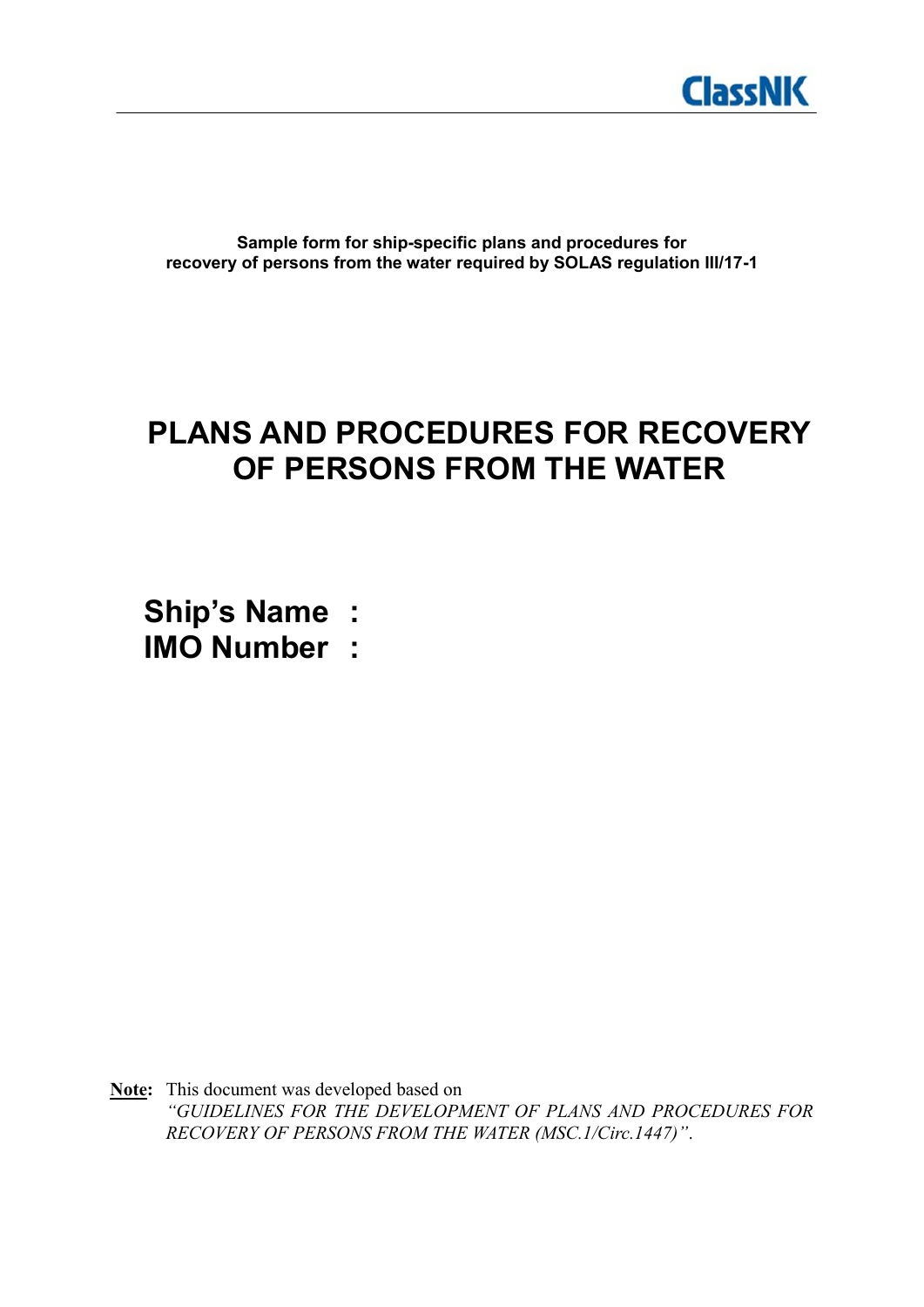

# **Record of changes**

| $\mathbf{N}\mathbf{0}$ | <b>Date</b> | <b>Revised Part</b> | Revision<br>detail / description | <b>Signature</b> |
|------------------------|-------------|---------------------|----------------------------------|------------------|
|                        |             |                     |                                  |                  |
|                        |             |                     |                                  |                  |
|                        |             |                     |                                  |                  |
|                        |             |                     |                                  |                  |
|                        |             |                     |                                  |                  |
|                        |             |                     |                                  |                  |
|                        |             |                     |                                  |                  |
|                        |             |                     |                                  |                  |
|                        |             |                     |                                  |                  |
|                        |             |                     |                                  |                  |
|                        |             |                     |                                  |                  |
|                        |             |                     |                                  |                  |
|                        |             |                     |                                  |                  |
|                        |             |                     |                                  |                  |
|                        |             |                     |                                  |                  |
|                        |             |                     |                                  |                  |
|                        |             |                     |                                  |                  |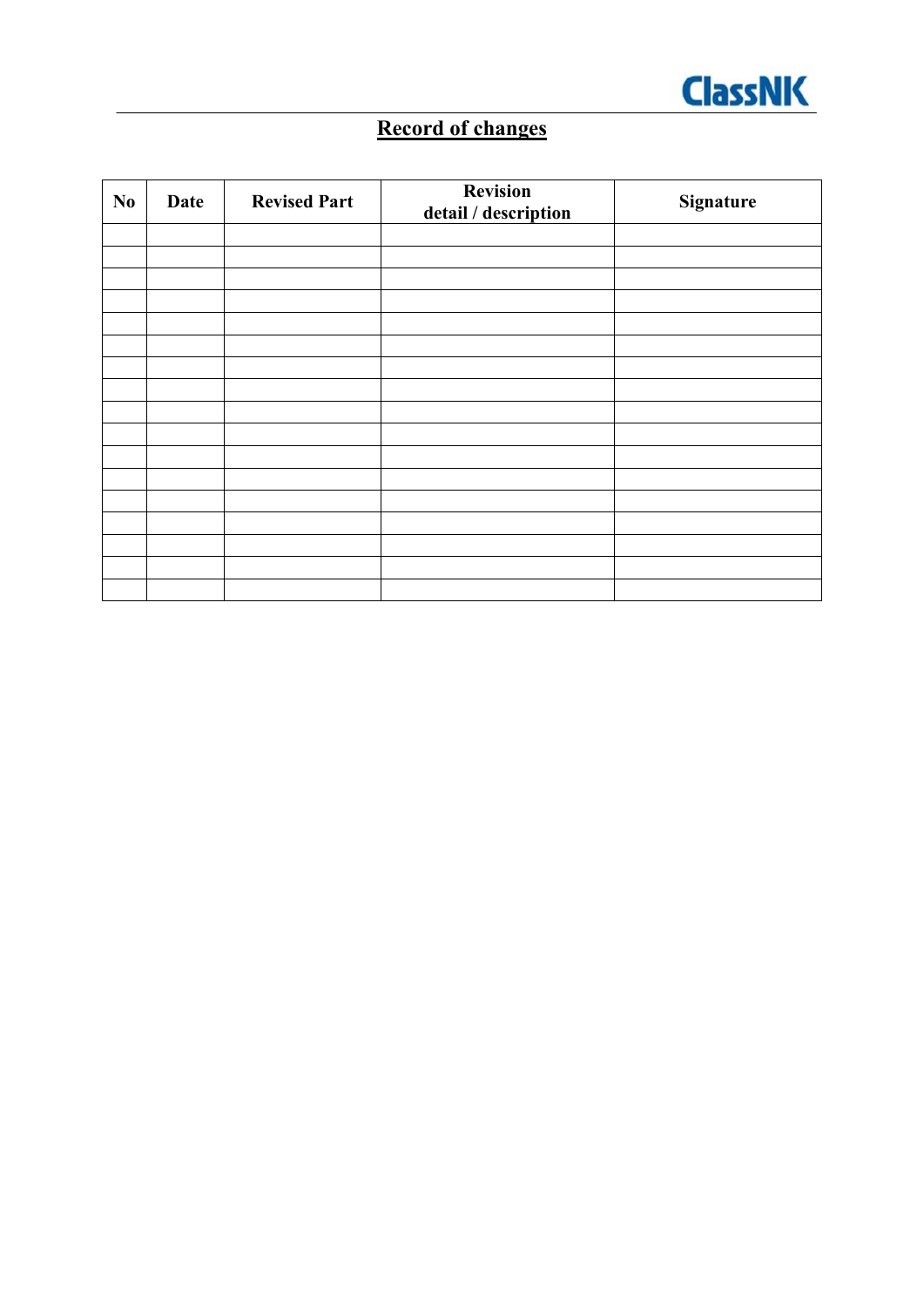

#### **Table of Contents**

#### **Record of changes**

#### **Section 1 Introduction**

- 1.1 General
- 1.2 Purpose
- 1.3 Objective
- 1.4 Applicability and Scope<br>1.5 Requirements Regulation
- Requirements Regulations and Guidelines
- 1.6 Relation to the International Safety Management (ISM) Code

#### **Section 2 Principles of operation**

- 2.1 General
- 2.2 Necessity of Planning
- 2.3 Recovery operation from water<br>2.4 Safety precautions
- Safety precautions

#### **Section 3 Roles and Responsibilities**

- 3.1 Responsibility of Master<br>3.2 Duties of the crew
- Duties of the crew

#### **Section 4 Competence and Familiarization**

- 4.1 General<br>4.2 Record of
- Record of drills

#### **Annex 1**: **Risk Assessment with anticipated conditions and ship characteristics**

#### **Annex 2**: **Description of the Procedures and recovering plan used on board**

#### **Appendixes**

| Appendix 1: MSC.1/Circ.1447 "GUIDELINES FOR THE DEVELOPMENT FOR   |
|-------------------------------------------------------------------|
| PLANS AND PROCEDURES FOR RECOVERY OF PERSONS                      |
| <b>FROM THE WATER"</b>                                            |
| Appendix 2: MSC.1/Circ.1182/Rev.1 "GUIDE TO RECOVERY TECHNIQUES"  |
| Appendix 3: MSC.1/Circ.1185/Rev.1 "GUIDE FOR COLD WATER SURVIVAL" |
| Appendix 4: MSC/Circ.810 "RECOMMENDATION ON MEANS OF RESCUE       |
| ON RO-RO PASSENGER SHIPS"                                         |
|                                                                   |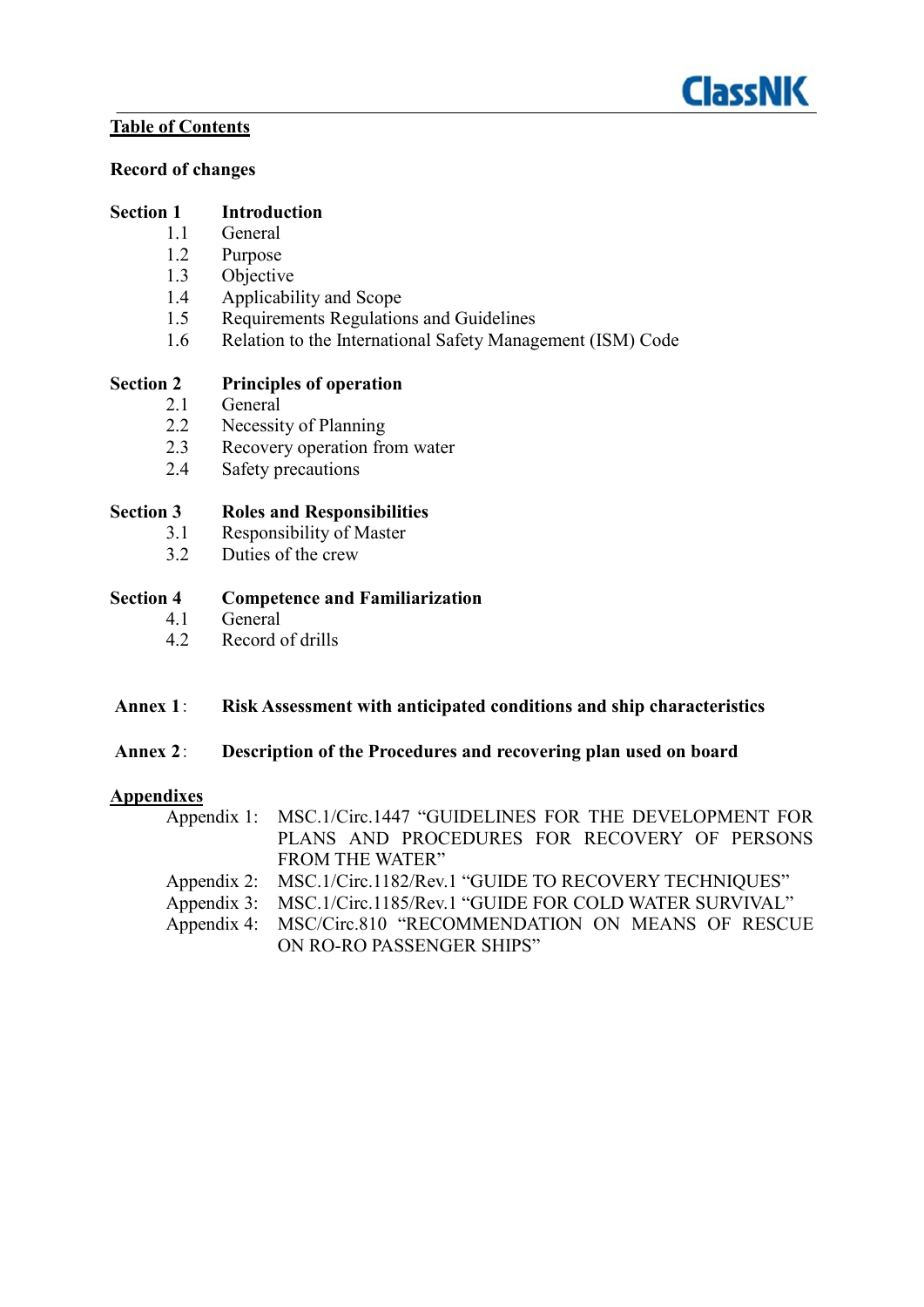## **Section 1 Introduction**

#### **1.1 General**

This document is developed based on *"GUIDELINES FOR THE DEVELOPMENT FOR PLANS AND PROCEDURES FOR RECOVERY OF PERSONS FROM THE WATER (MSC.1/Circ.1447)",* as set out in Appendix 1 to this document.

Risk assessment with equipment intended to be used onboard, taking into account the anticipated conditions and ship-specific characteristics, were carried out as per Annex 1 to this document.

The Guide to recovery techniques (MSC.1/Circ.1182/Rev.1: attached as appendix 2) provides a number of examples of how certain types of equipment can be used to recover persons from the water, to be referred for facilitating the procedures.

In addition, following related documents were also considered when developing this document:

- .1 MSC.1/Circ.1182/Rev.1 "GUIDE TO RECOVERY TECHNIQUES" (Appendix 2 of this document);
- .2 MSC.1/Circ.1185/Rev.1 "GUIDE FOR COLD WATER SURVIVAL" (Appendix 3 of this document); and
- .3 MSC/Circ.810 "RECOMMENDATION ON MEANS OF RESCUE ON RO-RO PASSENGER SHIPS" (Appendix 4 of this document).

#### **1.2 Purpose**

The purpose of this document is to provide guidance for the master and other crew members on board the ship regarding procedures for recovering persons from water.

This document is to be kept onboard and maintained in accordance with SOLAS regulation III/17-1 and in order to achieve its purpose, crews on board should be familiar with this document.

#### **1.3 Objective**

This document aims for the effective recovery and rescue of persons from water with reducing the risk to shipboard personnel involved in recovery operation.

The recovery plans and procedures should facilitate the transfer of persons from the water to the ship while minimizing the risk of injury from impact with the ships side or other structures, including the recovery appliances itself.

#### **1.4 Applicability and Scope**

This can be used as a guidance in case of responding to any distress signal where recovery operations are required and also when preparing for the rescue operations for recovering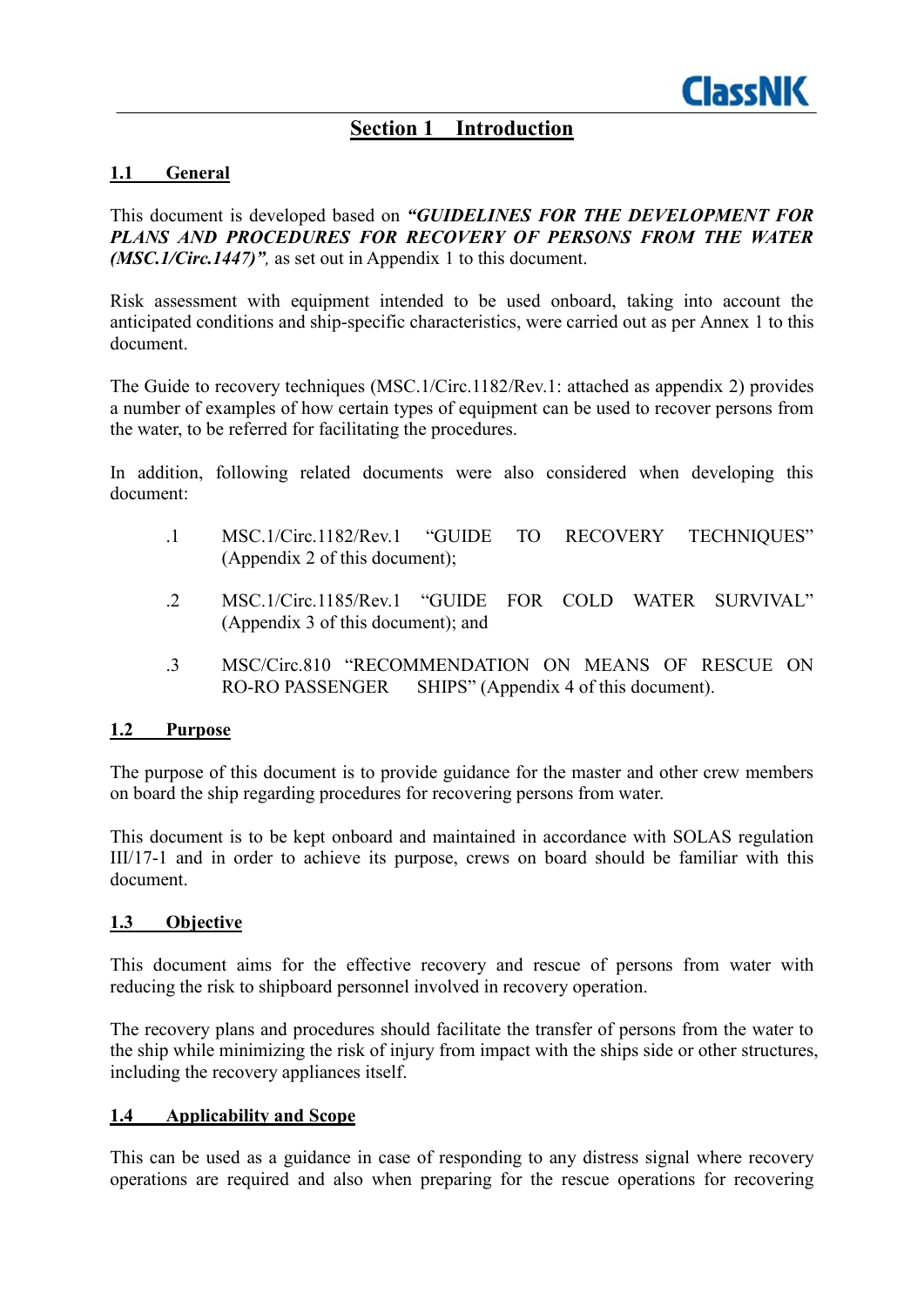

persons from the sea.

#### **1.5 Requirements Regulations and Guidelines**

#### **1.5.1 SOLAS III "Regulation 17-1 Recovery of persons from the water"**

*All ships shall have ship-specific plans and procedures for recovery of persons from the water, taking into account the guidelines developed by the Organization. The plans and procedures shall identify the equipment intended to be used for recovery purposes and measures to be taken to minimize the risk to shipboard personnel involved in recovery operations. Ships constructed before 1 July 2014 shall comply with this requirement by the first periodical or renewal safety equipment survey of the ship to be carried out after 1 July 2014 whichever comes first.* 

#### **1.5.2 "GUIDELINES FOR THE DEVELOPMENT OF PLANS AND PROCEDURES FOR RECOVERY OF PERSONS FROM THE WATER (MSC.1/Circ.1447)"**

MSC.1/Circ.1447 insists to refer the following documents for reference:

- .1 MSC.1/Circ.1182/Rev.1 "GUIDE TO RECOVERY TECHNIQUES" (Appendix 2 of this document); and
- .2 MSC.1/Circ.1185/Rev.1"GUIDE FOR COLD WATER SURVIVAL" (Appendix 3 of this document)

#### **1.6 Relation to the International Safety Management (ISM) Code**

This document should be considered as a part of the emergency preparedness plan required by paragraph 8 of Part A of the International Safety Management (ISM) Code.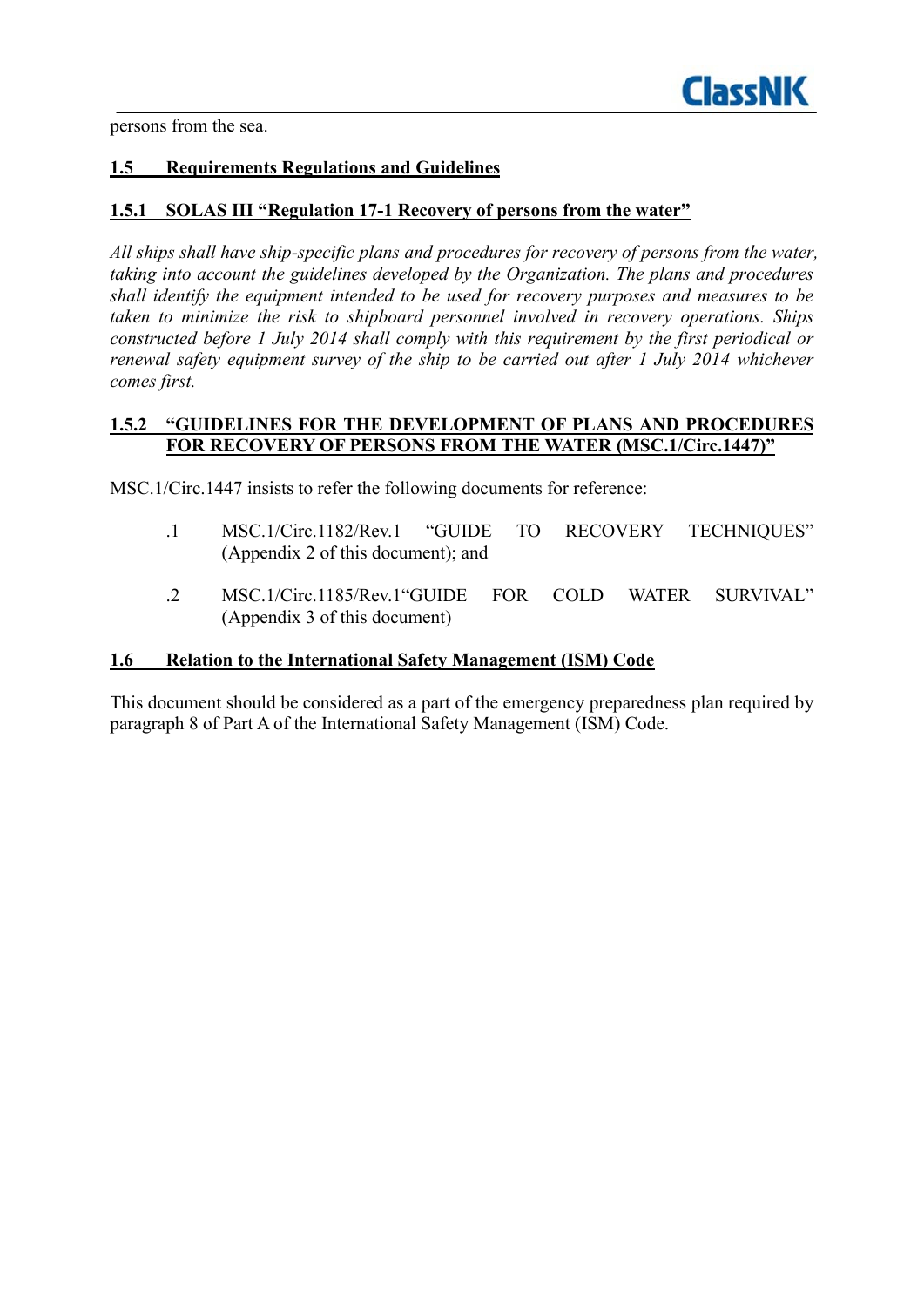### **Section 2 Principles of Operation**

#### **2.1 General**

The initiation or continuation of recovery operations should be at the discretion of the master of the recovering ships, in accordance with the provisions of SOLAS regulation III/17-1.

#### **Life-saving and other equipment carried on board may be used to recover persons from the water, even though this may require using such equipment in unconventional ways.**

**Annex 1/Annex 2** to this document to be referred for the information and procedures specifically used onboard this vessel.

#### **2.2 Necessity of Planning**

During voyages, there can be situations when the crew suddenly engages to recover people in distress at sea. This might be a person overboard from the same ship, a fellow crew member, or a passenger or the ship might be responding to someone else's emergency; for example a ship abandoned because of flooding, fire or a ditched aircraft.

In such cases, crew may have to prepare, with little or no notice, to recover people - maybe so many people. Whoever they are, their lives may be in your hands.

In many areas of the world, especially when out of range of shore-based search and rescue (SAR) facilities, your ship may be the first, or the only, rescue unit to reach them. Even if you are joined by specialized units, you will still have a vital role to play, especially in a major incident. If you are required to recover people in distress, it is your capability and your ship that matters. You may have to find a unique solution to a unique lifesaving problem. To ensure that you can respond safely and effectively, you need to think about the general issues beforehand.

#### **2.3 Recovery operation from water**

While undergoing the recovery operations, ship's crew have to refer the procedures stipulated in Annex 2 to this document.

Annex 2 to this document specify the anticipated conditions under which a recovery operation may be conducted without causing undue hazard to the ship and the ship's crew, taking into account, but not limited to:

- .1 Maneuverability of the ship;<br>2 Freeboard of the ship:
- Freeboard of the ship:
- .3 Points on the ship to which casualties may be recovered;
- .4 Characteristics and limitations of equipment intended to be used for recovery operations;
- .5 Available crew and personal protective equipment (PPE);
- .6 Wind force, direction and spray;
- $.7$  Significant wave height  $(H_s)$ ;
- .8 Period of waves;
- .9 Swell; and
- .10 Safety of navigation.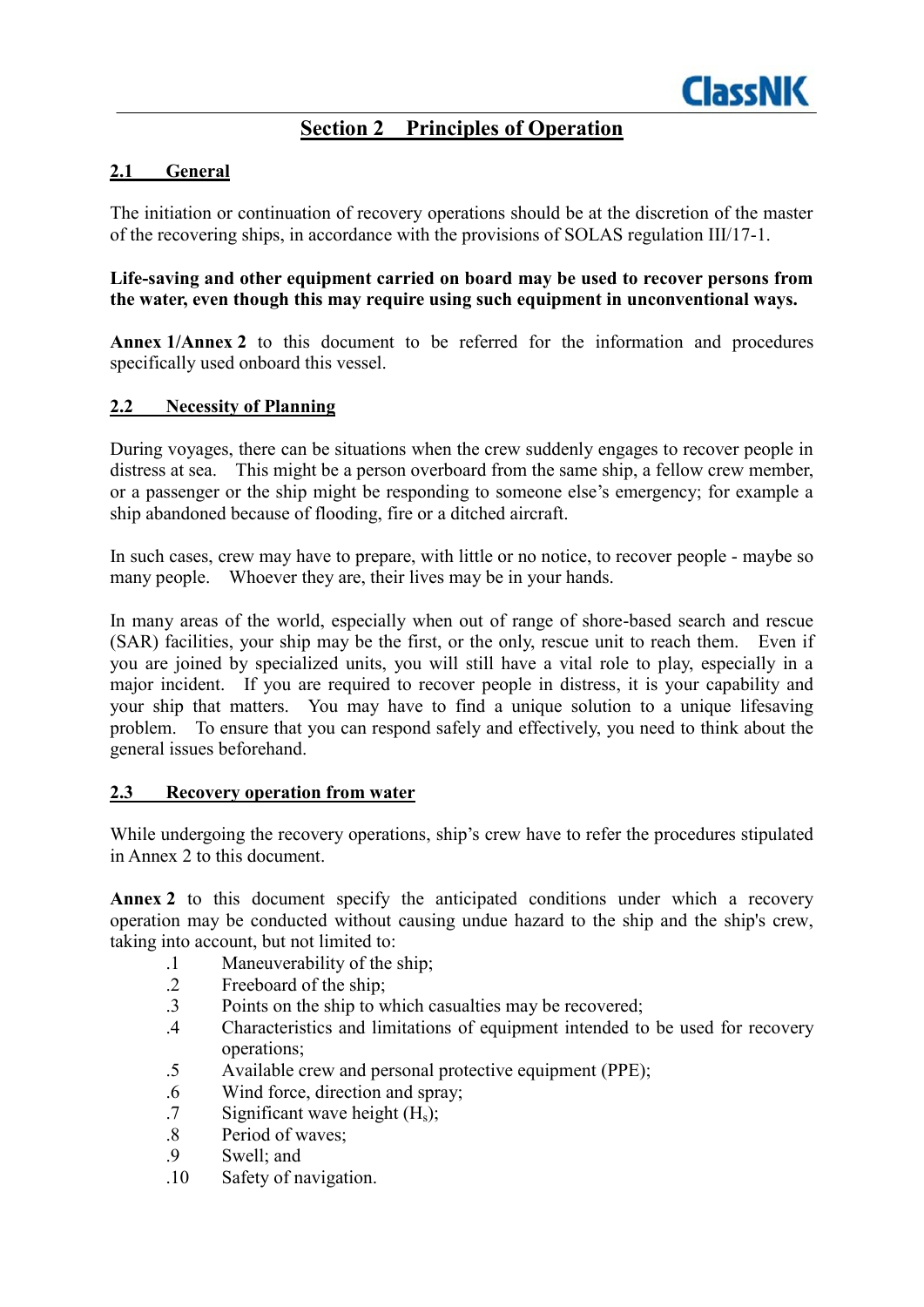

To the extent practicable, recovery procedures should provide for recovery of persons in a horizontal or near-horizontal ("deck-chair") position. Recovery in a vertical position should be avoided whenever possible as it risks cardiac arrest in hypothermic casualties (refer to the Guide for cold water survival (MSC.1/Circ.1185/Rev.1)).

Illumination is necessary for the recovery operation from water. Source of illumination and power (where required) should be available for the area where the recovery operation is conducted.

#### **2.4 Safety precautions**

Recovery operations should be conducted at a position clear of the ship's propellers and, as far as practicable, within the ship's parallel mid-body section.

If carried, dedicated recovery equipment should be clearly marked with the maximum number of persons it can accommodate, based on a weight of 82.5 kg per person.

Master should take necessary precautions as described in **Annex 2** to this document.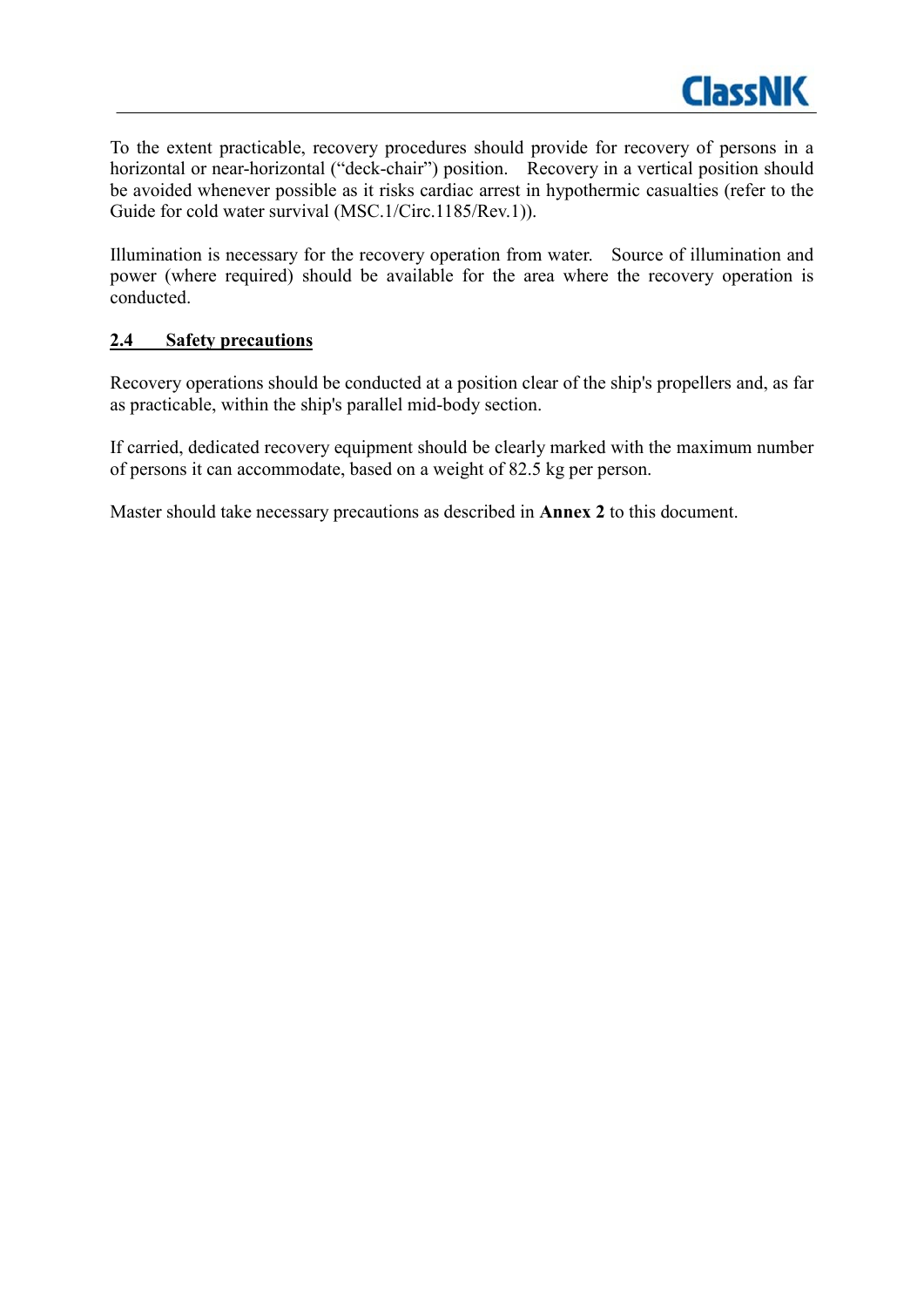### **Section 3 Roles and Responsibilities**

#### **3.1 Responsibility of Master**

#### **The initiation or continuation of recovery operations should be at the discretion of the master of the recovering ships, in accordance with the provisions of SOLAS regulation III/17-1.**

The use of ship's rescue craft must be for the master to decide, depending on the particular circumstances of the incident. Allowable circumstances are referred to Annex 1/Annex 2 to this document.

There will be times when recovery cannot be attempted or completed without unduly endangering the ship, her crew or those needing recovery. Only the assisting ship's master can decide when this is the case.

Master has to establish programs and should carryout drills for emergency actions of recovery.

#### **3.2 Duties of the crew**

The various tasks involved are defined and assigned to particular personnel onboard, like who will be required for the recovery process; who will manage the ship in the meantime etc.

Please refer **Annex 2** for details.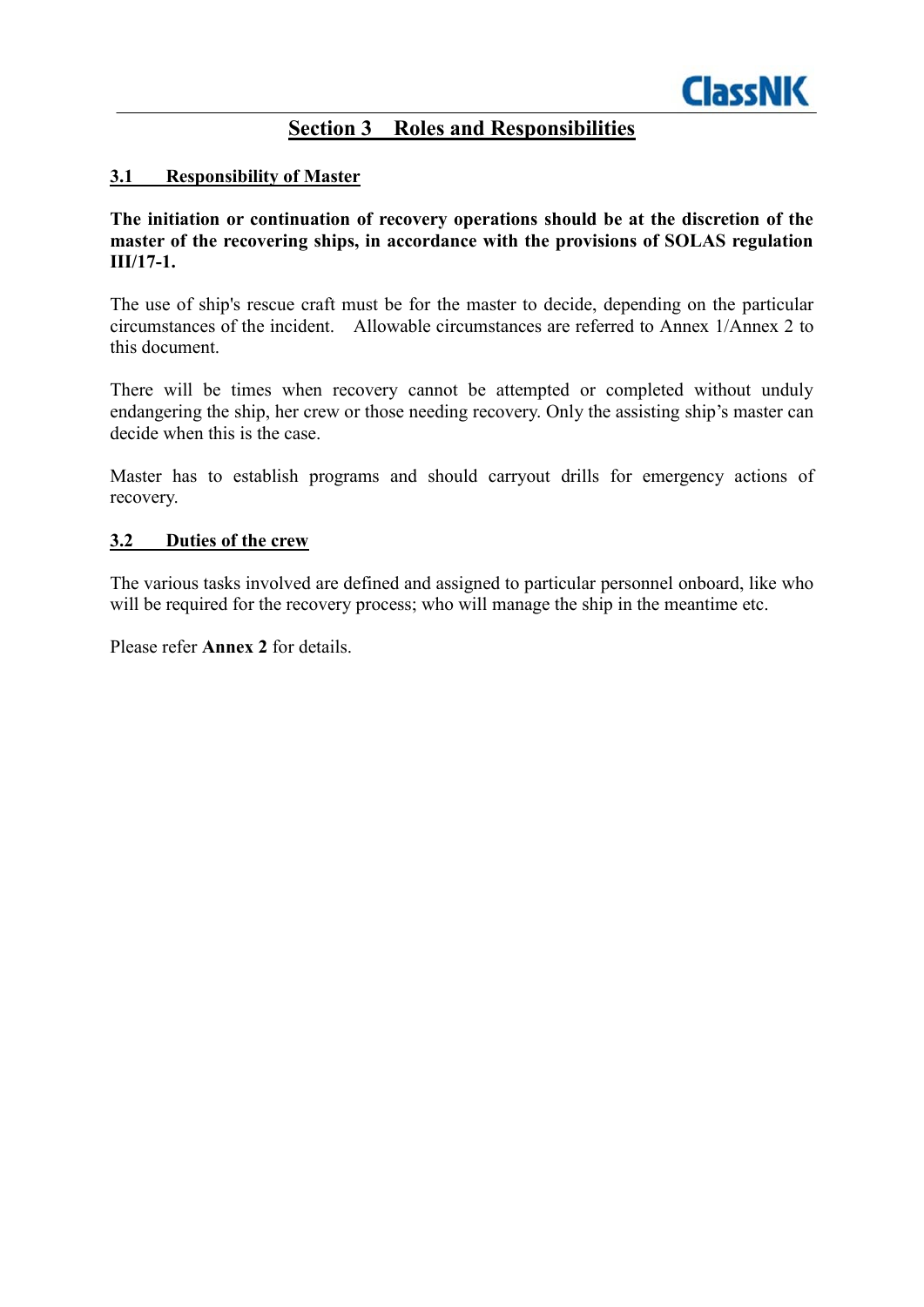## **Section 4 Competence and Familiarization**

#### **4.1 General**

Drills should ensure that crew's competence and familiarization with the plans, procedures and equipment for recovery of persons from the water. Such exercise may be conducted in conjunction with routine man-overboard drills, and in this case records to be maintained in relevant documents

#### **4.2 Exercise record for recovering operation**

| <b>Date</b> | <b>Name</b> | Rank | <b>Signature</b> | <b>Remarks</b> | Verified by |
|-------------|-------------|------|------------------|----------------|-------------|
|             |             |      |                  |                |             |
|             |             |      |                  |                |             |
|             |             |      |                  |                |             |
|             |             |      |                  |                |             |
|             |             |      |                  |                |             |
|             |             |      |                  |                |             |
|             |             |      |                  |                |             |
|             |             |      |                  |                |             |
|             |             |      |                  |                |             |
|             |             |      |                  |                |             |
|             |             |      |                  |                |             |
|             |             |      |                  |                |             |
|             |             |      |                  |                |             |
|             |             |      |                  |                |             |
|             |             |      |                  |                |             |
|             |             |      |                  |                |             |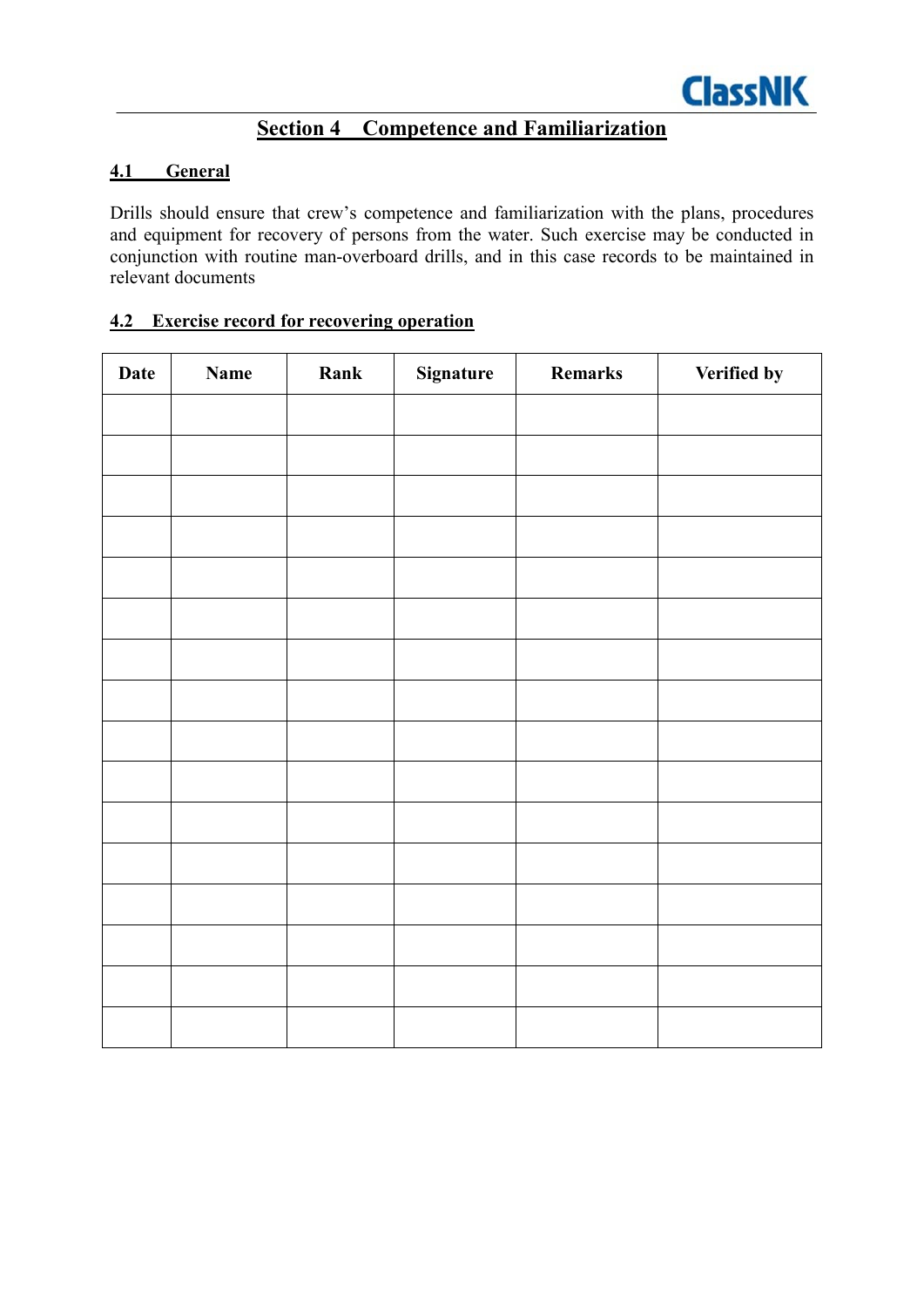

**Annex 1**

# **Risk Assessment with anticipated conditions and ship characteristics**